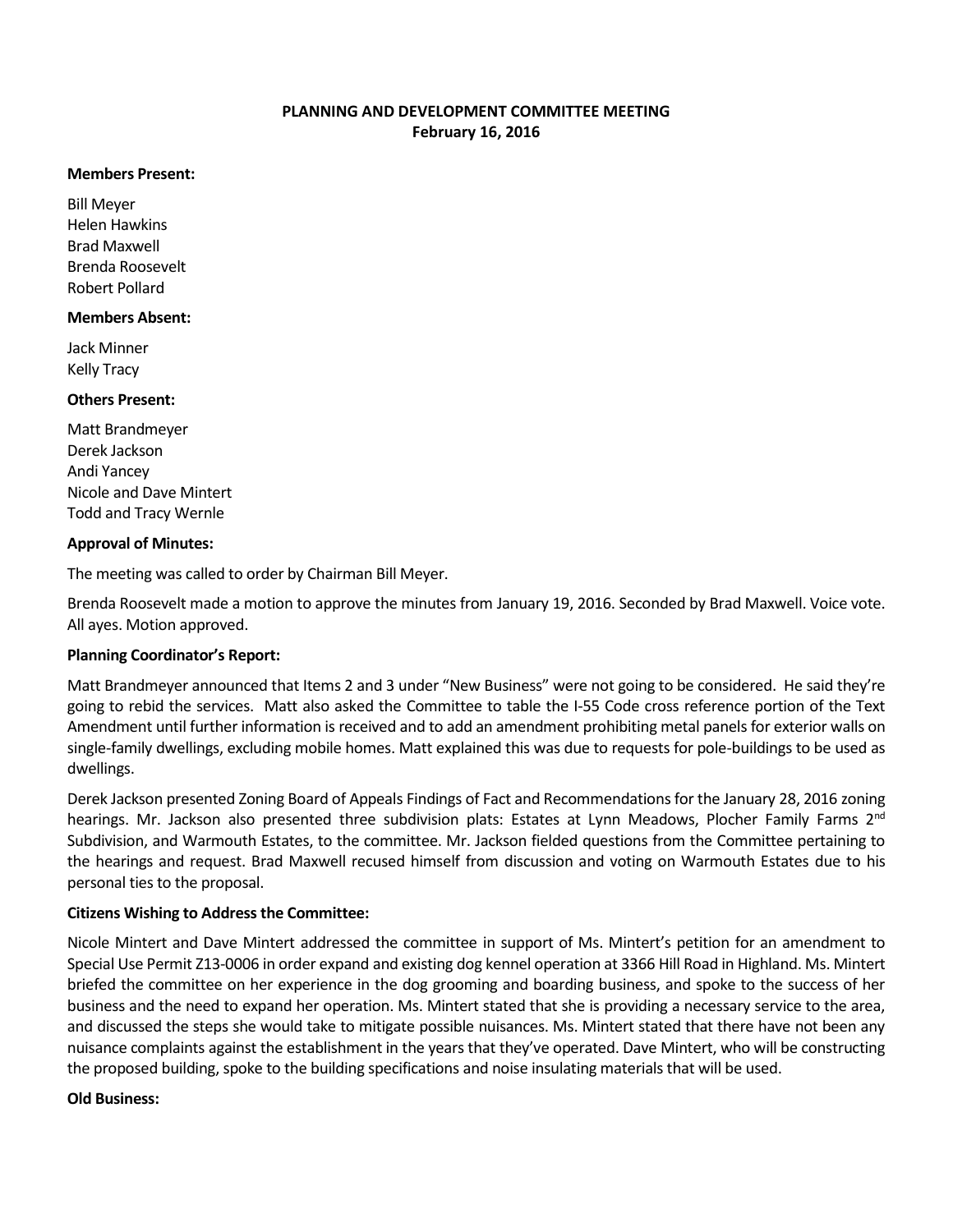Brad Maxwell made a motion to approve a Resolution Authorizing a Text Amendment to Chapter 93 of the Madison County Zoning Ordinance with an amendment prohibiting metal panel exterior walls and to table the I-55 Development Code cross reference within the Text Amendment. Seconded by Brenda Roosevelt. Voice vote. All ayes. Motion approved.

### **New Business:**

Z16-0004 was separated from Resolutions, Zoning Board of Appeals' Findings of Fact, and Recommendations for January 28, 2016.

Brenda Roosevelt made a motion to approve the Resolution, Zoning Board of Appeals' Findings of Fact, and Recommendation for Z16-0004. Seconded by Robert Pollard. Brad Maxwell recused himself from the vote. Voice vote. All ayes. Motion approved.

Brad Maxwell made a motion to approve Resolutions, Zoning Board of Appeals' Findings of Fact, and Recommendations for January 28, 2016 for Zoning Case sZ16-0002 and Z16-0005. Seconded by Brenda Roosevelt. Voice vote. All ayes. Motion approved.

Brenda Roosevelt made a motion to approve Estates at Lynn Meadows – Minor Subdivision Plat. Seconded by Brad Maxwell. Voice vote. All ayes. Motion approved.

Brad Maxwell made a motion to approve Plocher Family Farms  $2^{nd}$  Subdivision – Minor Subdivision Plat. Seconded by Robert Pollard. Voice vote. All ayes. Motion approved.

Robert Pollard made a motion to approve Warmouth Estates – Minor Subdivision Plat. Seconded by Brenda Roosevelt. Brad Maxwell recused himself from the vote. Voice vote. All ayes. Motion approved.

Helen Hawkins made a motion to approve the Purchase Order Report. Seconded by Robert Pollard. Roll call vote. All ayes. Motion approved.

### **Administrator's Report:**

Matt Brandmeyer said he wanted to debrief on the Dillon Smith SUP denial at the last County Board meeting. He said that staff has reviewed several years of mobile home SUP applications, and historically, the County has been consistent. He said that SUPs are always attributed to the user of the property whether that is an owner or a renter. Matt said that any new mobile home in the rural areas is either for an elderly parent or a temporary situation, such as placing the mobile home while a new home is built. He said the SUPs can be renewed every 5 years, provided the circumstances are the same, but they sunset once it changes. He said some mobile home installations have been approved in existing neighborhoods such as Eagle Park and Forest Homes where mobile homes are more fitting within the character of the neighborhood. Matt said all other mobile homes are located within mobile home parks. Matt said the County has been consistent. He said there are some things in the ordinance that can be tightened up and asked the Committee if they wanted staff to look into it. The Committee declined to make changes at this time.

Matt said staff would like to have a discussion about commercial uses within "A" Agriculture Districts. He said it's a topic that hasn't been fully discussed by the Committee for several years, and it's a common issue. He said staff will gather information and initiate discussion at the next Committee meeting.

Matt Brandmeyer updated the Committee regarding the revocation of Roger Stunkel's Special Use Permit to operate S&K Towing. Matt stated that the item was taken off the table for discussion on January 28, 2016, which marked the one-year anniversary of establishing the Compliance Agreement between the Department and Mr. Stunkel.

Matt stated that there were approximately thirty (30) members of the public and interested parties present to witness the discussion. Matt stated that he asked the ZBA to move forward with revocation of the Special Use Permit, explaining that the compliance agreement was a last resort and had not been executed in good-faith as they have been at a standstill since July 2015.

Matt stated that nothing was done between July and today. Matt stated that the agreement also required that the existing fence be expanded to screen the entire fill area by the end of September 2015, which was never accomplished. Matt stated when he inquired about the fence project, he was told by Mr. Stunkel's attorney, Mike Hertz, that they